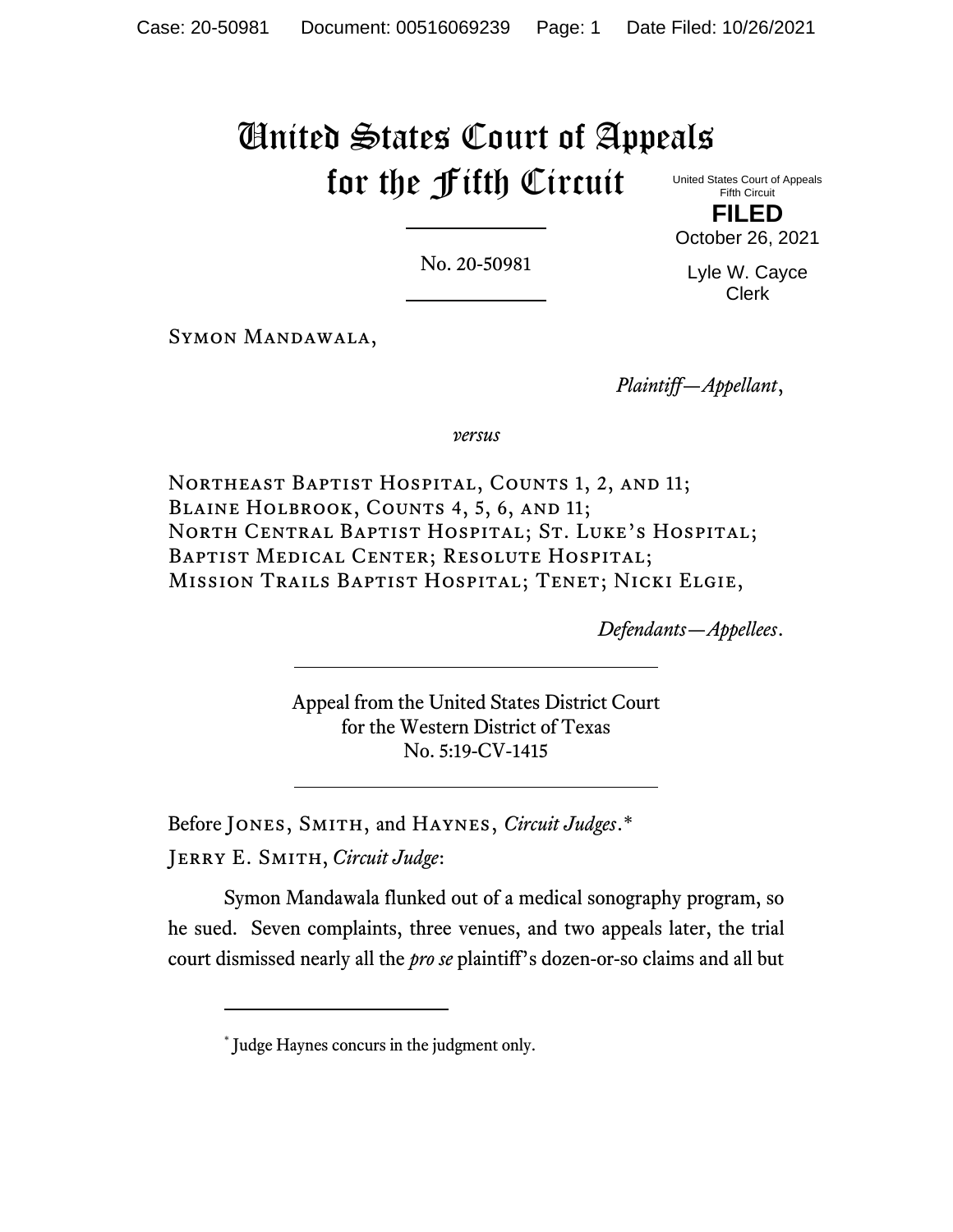one defendant, the school. Mandawala asks us to reverse and to order the assignment of a different district judge. We disagree on all counts and affirm.

I.

## A.

A few years ago, Symon Mandawala attended a medical sonography program at Baptist School of Health Professions. After failing to graduate, Mandawala sued the school in small-claims court to recoup his cost of attendance and damages for emotional distress. In his small-claims petition, Mandawala alleged that he flunked the program because the school did not staff its clinics adequately, which prevented Mandawala from completing his clinical duties. The petition contained no other allegations. The court dismissed, deeming the claimed damages to exceed its jurisdiction.

Mandawala then brought the same claims in state district court. Unable to comprehend Mandawala's complaint, the school issued a general denial and moved for a more definite complaint. The court so ordered, and Mandawala filed an amended complaint. The new complaint, though no clearer than the first, added several new claims, including claims under various education and privacy laws. Mandawala also alleged, for the first time, that the school had failed him out of racial animus.

On the school's motion and after a hearing, the state district judge dismissed Mandawala's amended petition. During the hearing, Mandawala complained that he lacked adequate notice and time to prepare for the proceeding. He also stated falsely that the school had admitted his claim's validity and thus was estopped from opposing him. Noting those objections, the state judge announced her ruling and told Mandawala that he could appeal.

Rather than appeal, Mandawala sued again—this time, in federal district court―raising at least eleven claims. Among them were racial and sex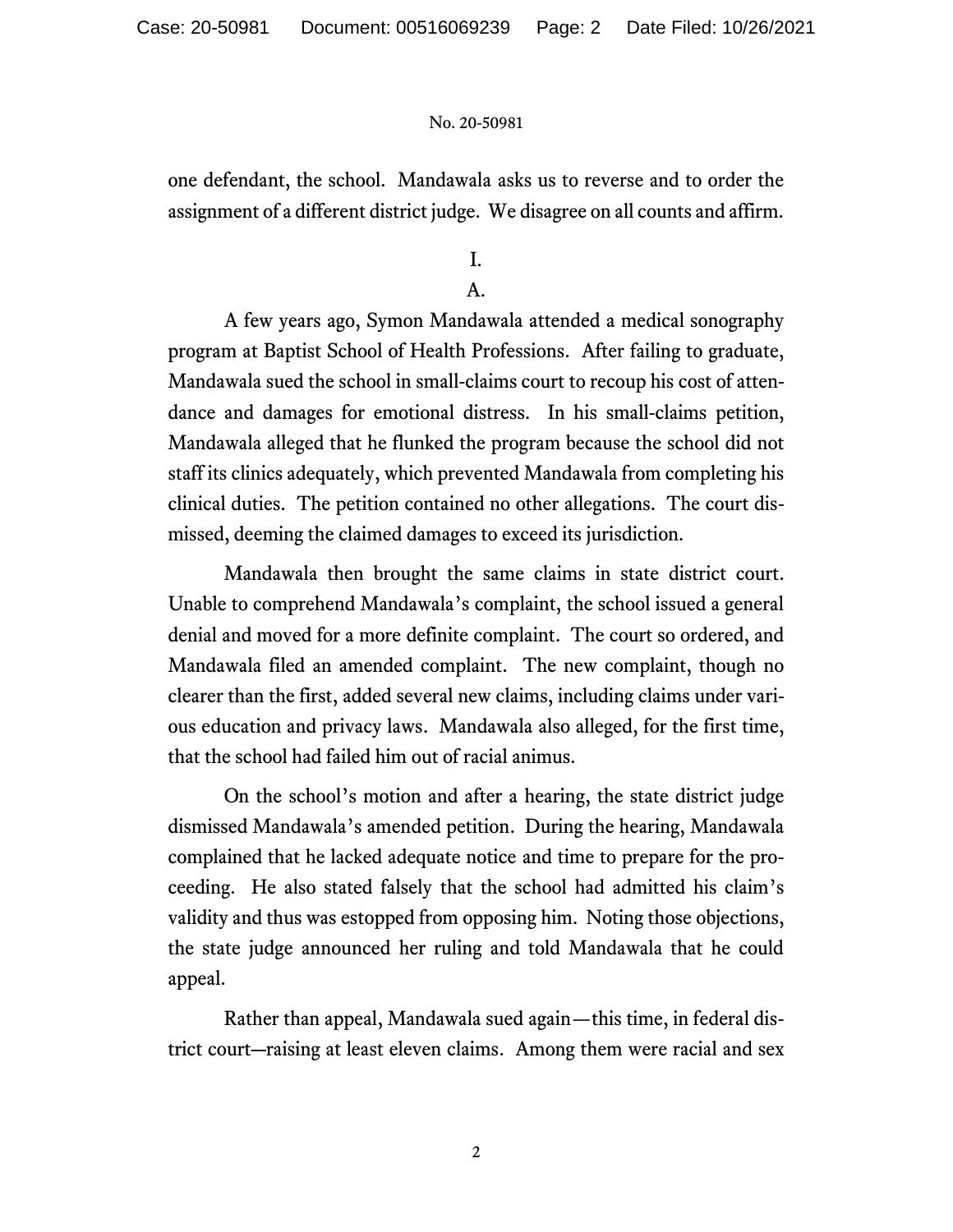discrimination, fraudulent misrepresentation, breach of contract, conversion, defamation, intentional infliction of emotional distress, and violations of the First and Twenty-Sixth Amendments. 1

The complaint also added the school's attorney, Blaine Holbrook, as a defendant. Just before the state-court hearing, Mandawala claimed, Holbrook left the courtroom with a stack of documents and returned emptyhanded. A few minutes later, the judge entered the courtroom with a document that, like Holbrook's, bore a colorful post-it note. Mandawala concluded that Holbrook had given that document to the judge to rig the hearing against him. He sued Holbrook, claiming that Holbrook conspired with the state judge to deny him his civil rights and his right to a fair trial. The defendants promptly replied with a motion to dismiss.

Nearly two months later, and without seeking leave of court, Mandawala amended his complaint to add claims against Holbrook's colleague, Nicki Elgie. After implicating Elgie in Holbrook's alleged conspiracy, Mandawala's late filing accused Elgie of filing motions late with intent to violate his constitutional rights and cause "psychological injury." When the defendants replied that the pleading was tardy, Mandawala filed it again. The district court struck the amended complaint but let the plaintiff file a fourth to correct deficiencies in his earlier pleadings. That new complaint added Tenet, the school's corporate parent,<sup>2</sup> as a defendant. It otherwise restated or clarified old allegations.

Ultimately, the district court dismissed with prejudice nearly all the claims. Against Baptist School, the court dismissed the claims of racial dis-

<sup>&</sup>lt;sup>1</sup> The Twenty-Sixth Amendment states that adult citizens' right to vote "shall not be denied or abridged . . . on account of age." U.S. CONST. amend. XVI, § 1.

<sup>&</sup>lt;sup>2</sup> So the plaintiff says. The school denies that Tenet is its parent.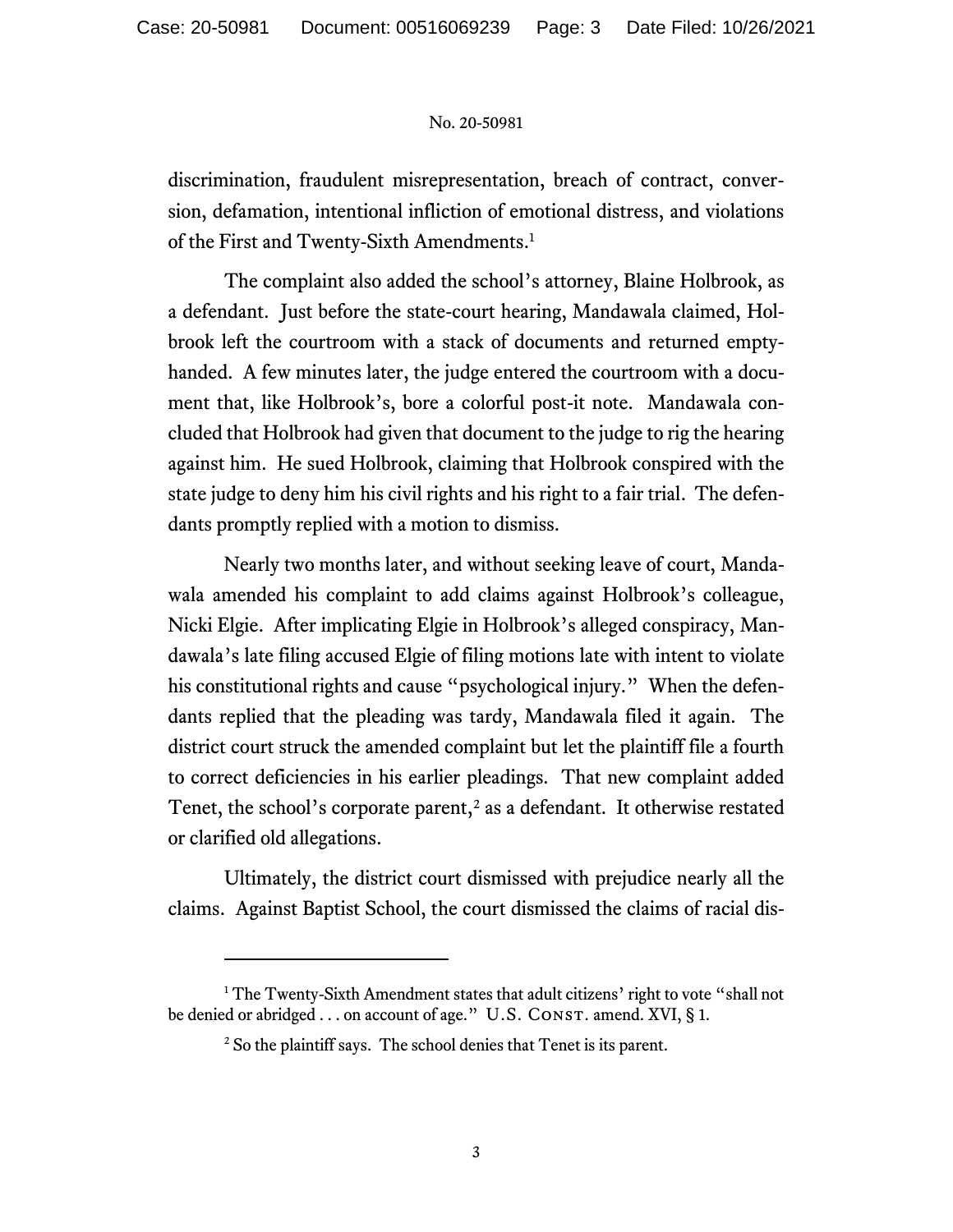crimination, First Amendment retaliation, procedural due process, conversion, defamation, and intentional infliction of emotional distress ("IIED"). The court also rejected all claims arising from the state-court hearing and dismissed the attorney defendants from the suit. When the dust settled, only Mandawala's sex-discrimination and breach-of-contract claims survived. Because Mandawala had never served Tenet, the school's supposed corporate parent, the court dismissed Tenet, leaving Baptist School as the lone defendant. The court then ordered the parties to mediate the surviving claims.

Unhappy with those decisions, Mandawala sought a writ of mandamus, demanding that we disqualify both the district judge and the magistrate judge for bias. Mandawala never explained why we should replace the magistrate judge. As for the district judge, Mandawala claimed that he dismissed the claims relating to the state-court hearing to favor the state district judge, whom the federal judge knew from his time on the state appellate bench. Also motivating dismissal, according to Mandawala, was a friendship between Holbrook (the school's lawyer) and partners of a firm that employed the district judge before he joined the federal bench.

Finally, Mandawala suggested that the district court had applied Baptist law, rather than federal law, and pointed to the judge's membership in the Baptist church as another source of bias. Describing Mandawala's claims as spurious, unfounded, and speculative, we denied the writ. Only then did Mandawala file a recusal motion with the district court. That, too, was denied.

Since we denied the writ, the case has ground to a halt, despite the district judge's best efforts. The judge forged ahead with mediation, setting the first hearing before a new magistrate judge. But months after the date was set, Mandawala told the court that he would refuse to participate, assert-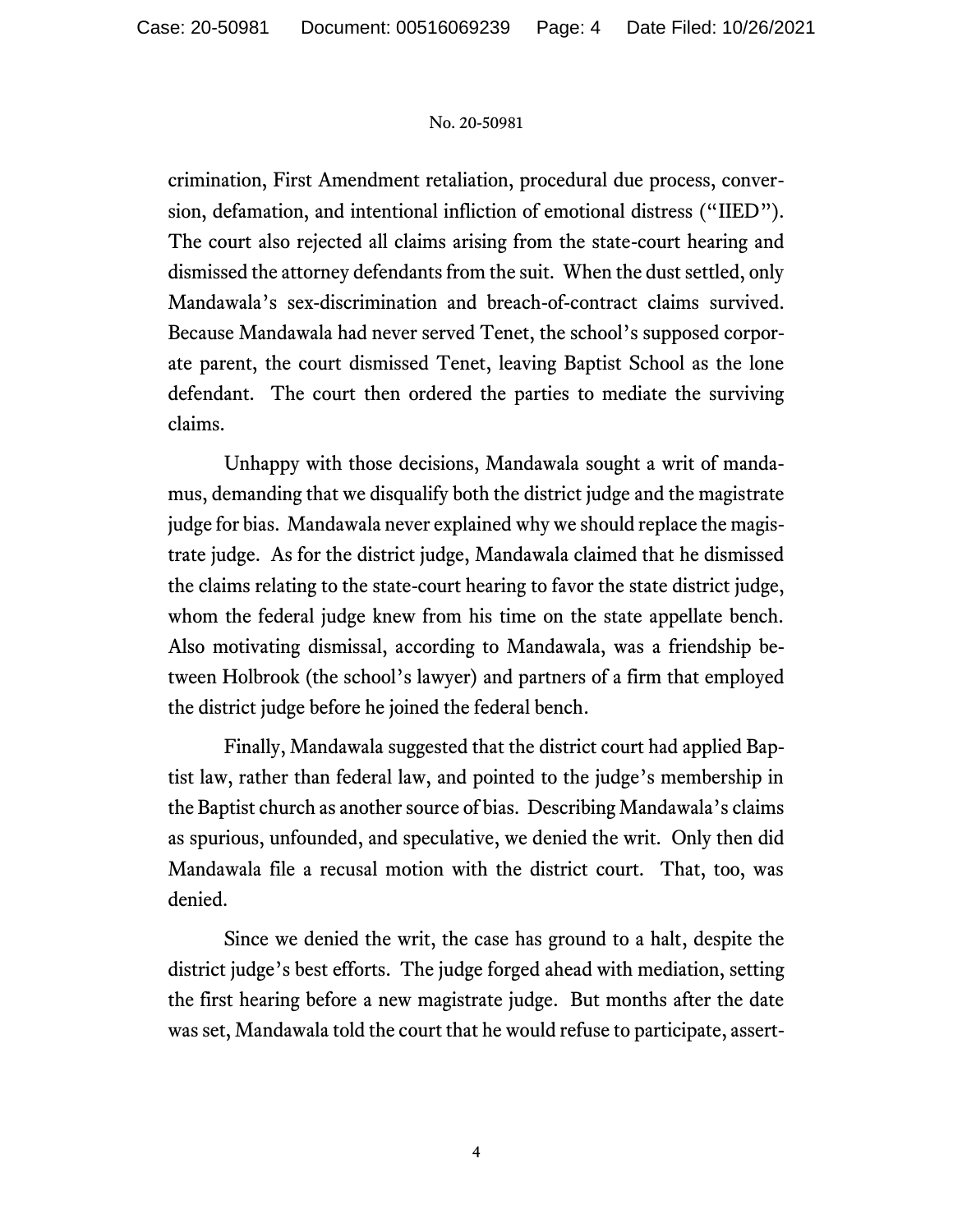ing, without basis, that the mediation's "hidden purpose" is "to hurt [his] right to appeal." With progress stalled, the district court stayed the case until further notice.

## B.

Mandawala presents several issues on appeal. His theories fall into four buckets. *First*, Mandawala contests the dismissal of most of his claims against Baptist School. He thinks that we should restore his claims of racial discrimination, First Amendment retaliation, loss of procedural due process, defamation, and intentional infliction of emotional distress.<sup>3</sup> *Second*, Mandawala urges us to restore his claims against Holbrook and Elgie for their alleged misconduct during the state-court proceeding. *Third*, Mandawala disagrees with Tenet's dismissal from the case. And *fourth*, Mandawala renews his complaints about the district judge. He again accuses the judge of bias and demands his recusal. We reject all those arguments and affirm.

## II.

On defendants' motion, the district court dismissed Mandawala's claims against Baptist School of racial discrimination, First Amendment retaliation, loss of procedural due process, defamation, and IIED. We agree and affirm.

We review *de novo* the district court's ruling. *Cicalese v. Univ. of Tex. Med. Branch*, 924 F.3d 762, 765 (5th Cir. 2019). To withstand a motion to dismiss under Rule 12(b)(6), a complaint must present enough facts to state a plausible claim to relief. *See Bell Atl. Corp. v. Twombly*, 550 U.S. 544, 570 (2007). A plaintiff need not provide exhaustive detail to avoid dismissal, but

<sup>3</sup> The district court also dismissed Mandawala's conversion claim. But Mandawala does not discuss that claim on appeal, so we do not address it here.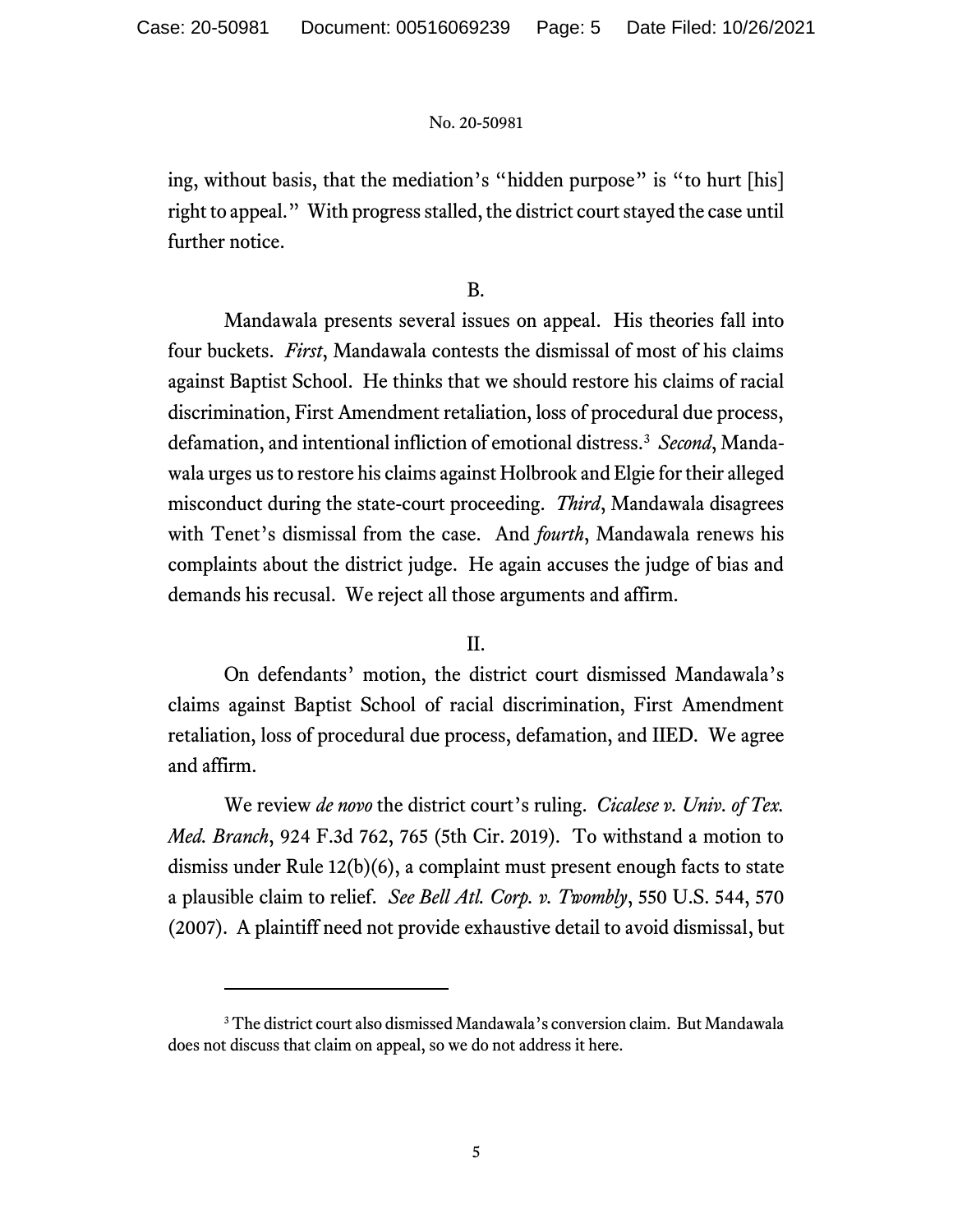the pleaded facts must allow a reasonable inference that the plaintiff should prevail. Facts that only *conceivably* give rise to relief don't suffice. *See id.* at 555. Thus, though we generally take as true what a complaint alleges, we do not credit a complaint's legal conclusions or "[t]hreadbare recitals of the elements of a cause of action." *Ashcroft v. Iqbal*, 556 U.S. 662, 678 (2009).

## A.

Mandawala says that the district court should not have dismissed his claim of racial discrimination, which he brings under Title VI of the Civil Rights Act of 1964. We disagree.

Federally funded programs may not intentionally discriminate based on race. 42 U.S.C. § 2000d. An official policy of discrimination, such as a university that refuses admission to a racial group's members, breaches that principle. But sometimes, the claimed discrimination does not arise from an official policy. In those cases, the plaintiff must allege that an official knew of the intentional discrimination but refused to stop it despite having authority to do so. *See Gebser v. Lago Vista Ind. Sch. Dist.*, 524 U.S. 274, 290 (1998).

Mandawala is black. He claims that one of his instructors, Debra Forminos, gave him poor grades because of his race. Mandawala proffers three facts to back that claim. First, a former student of the program told him that she felt that Forminos dislikes nonwhite people. Second, Mandawala says that he felt as though he suffered discrimination. Third, after Mandawala sought a transfer to another hospital, Forminos told Melissa Moorman, the clinical coordinator, that she would accept another student to take his place. And that student happened to be white.

This evidence is bare and conclusory and does not come close to allowing a reasonable inference of intentional discrimination. At bottom, Mandawala alleges just that he and a former student felt that Forminos treated nonwhites differently. Subjective belief alone cannot prove inten-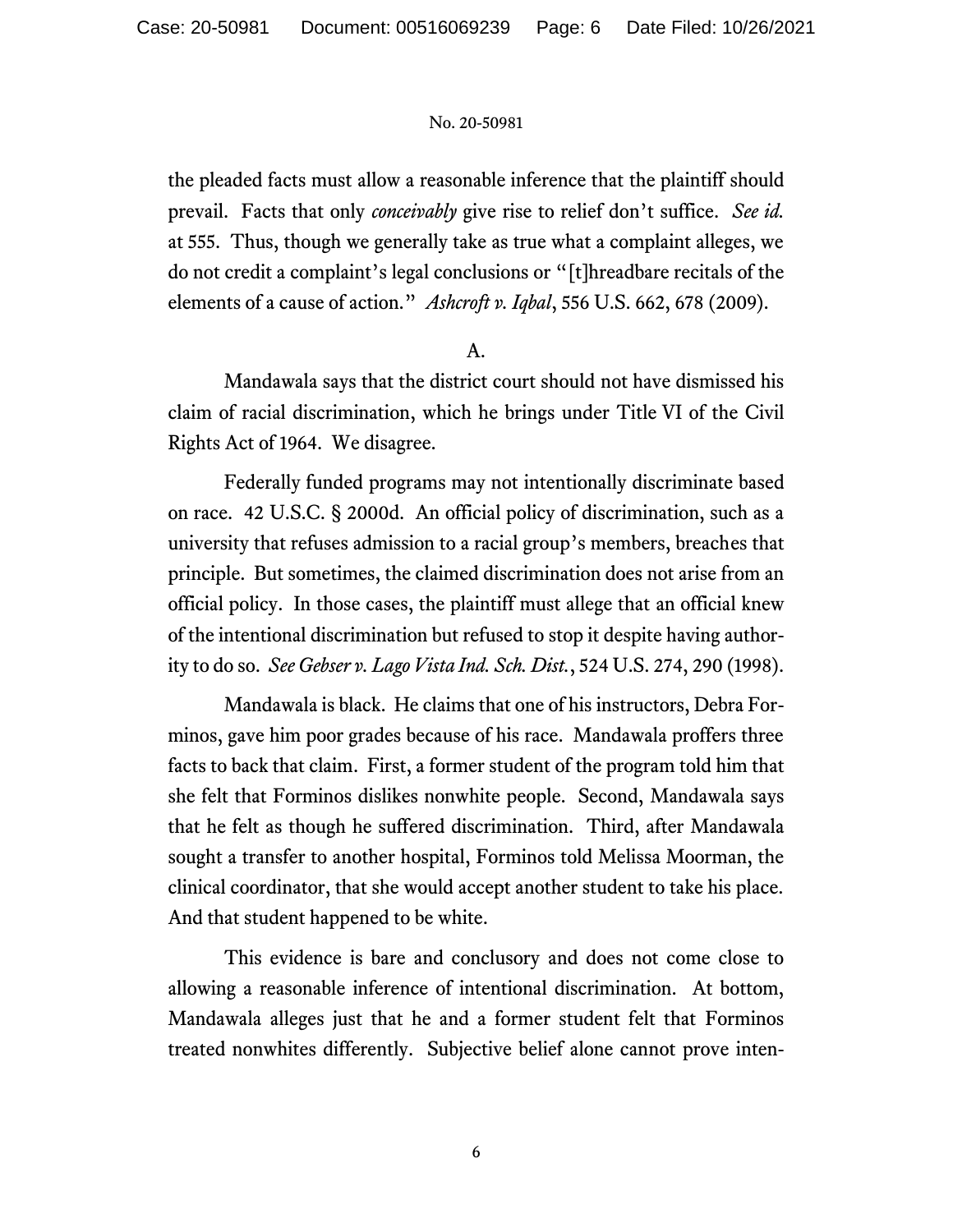tional discrimination. *See, e.g.*, *Mohamed v. Irving Indep. Sch. Dist.*, 252 F. Supp. 3d 602, 627–28 (N.D. Tex. 2017).

Mandawala also has not shown that any school official knew of intentional discrimination against him and refused to act. Mandawala says that he told a senior faculty member that a former student believed that Forminos had treated her differently because of her race. But even if that faculty member had authority to remedy discriminatory conduct, Mandawala relayed only a student's *feeling* that Forminos disliked nonwhites. That is not evidence of discriminatory conduct. And Mandawala cannot obtain relief unless he shows that Baptist School had actual notice *of a violation*. *See Gebser*, 524 U.S. at 287–91. Neither Mandawala nor anyone else reported racially discriminatory conduct to a school official with power to act. That dooms his claim.

Styling Mandawala's claim as a claim of disparate impact does not change our conclusion. Private plaintiffs cannot bring disparate-impact claims under Title VI. *See Alexander v. Sandoval*, 532 U.S. 275, 291–92 (2001). Mandawala cites *Griggs v. Duke Power Co.*, 401 U.S. 424 (1971), for support. But *Griggs* applied a different part of the Civil Rights Act that does not apply here. *Id.* at 425. And even if a disparate-impact test did apply, Mandawala would not satisfy it.

To show disparate impact, a plaintiff must identify a "facially neutral personnel policy or practice" that disparately impacted members of a protected class. *McClain v. Lufkin Indus., Inc.*, 519 F.3d 264, 275 (5th Cir. 2008). Mandawala never tells us what neutral policy he contests or how it caused his harm. Even if we could graft *Griggs*'s disparate-impact test onto Mandawala's claims, he still would lose.

B.

Mandawala claims that Baptist School unlawfully retaliated against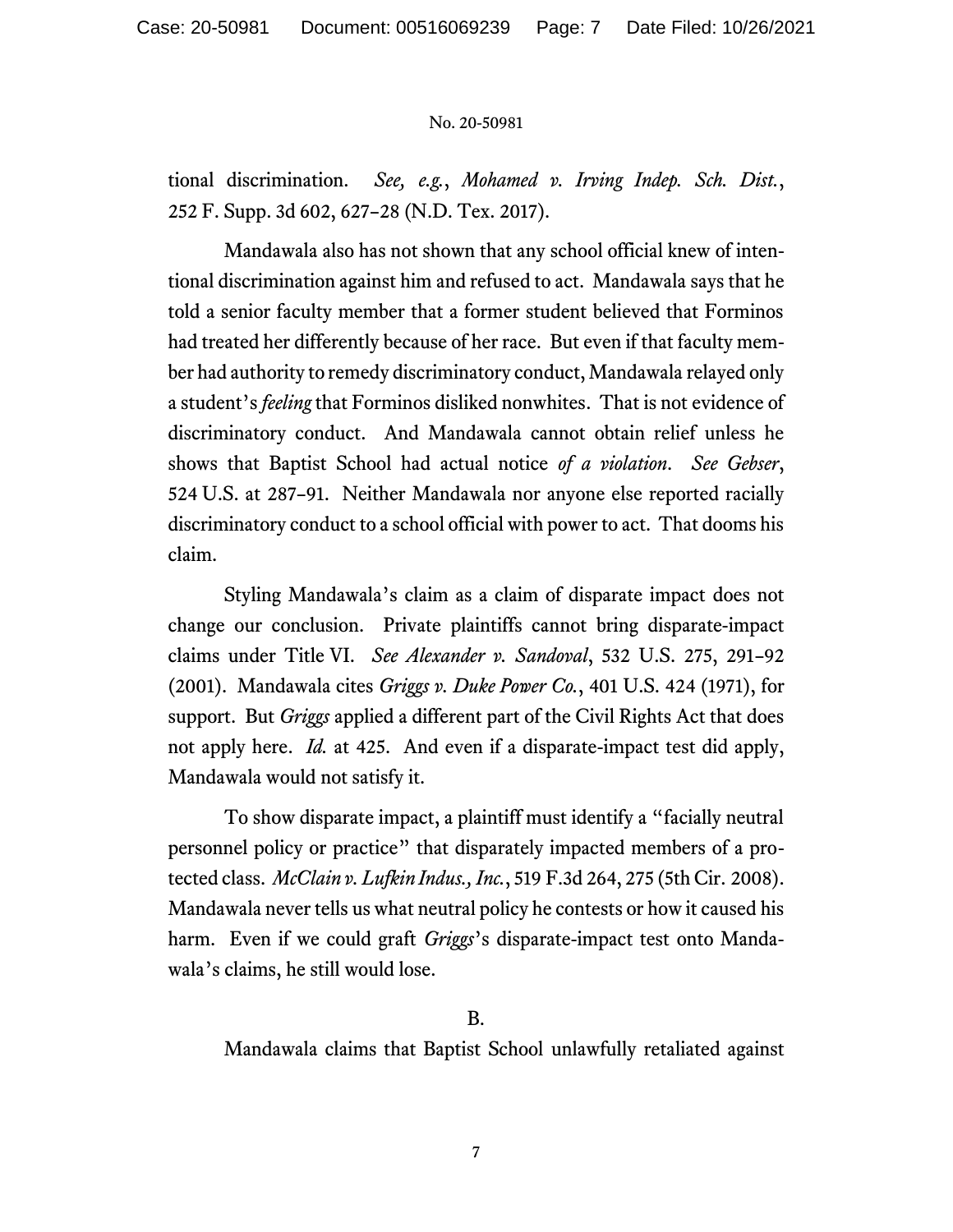him for exercising his First Amendment rights. The district court dismissed that claim. We affirm.

To state a claim for First Amendment retaliation, Mandawala must show that Baptist School retaliated against him for constitutionally protected speech. *Nieves v. Bartlett*, 139 S. Ct. 1715, 1722 (2019). That retaliation also must have caused Mandawala's claimed injury. *Id.* (citing *Hartman v. Moore*, 547 U.S. 250, 259 (2006)). That is, Mandawala must plead that the school would not have failed him from the medical sonography program absent his protected speech. *Id.*; *see also Mt. Healthy City Sch. Dist. Bd. of Ed. v. Doyle*, 429 U.S. 274, 285–86 (1977).

Mandawala's retaliation claim boils down to this: A teacher, Chelsea Jackson, instructed him to perform a carotid-artery scan. Mandawala replied that his course of study did not require the scan. So Jackson gave Mandawala a low grade, sought to remove him from the clinical site, and recommended that Baptist School fail him from the program. Mandawala concludes that Baptist School flunked him to punish him for stating his view that the scan was elective. Even if we assumed that the First Amendment could protect Mandawala's statement, his claim would fail.

First, Mandawala has not shown that "the adverse action . . . *would not have been taken* absent the retaliatory motive." *Nieves*, 139 S. Ct. at 1722 (emphasis added). Mandawala claims that the school dismissed him for stating that the scan was elective. But he also has said that the images he took were poor and that he did not study how to take better ones. And his complaint later contends that the school failed Mandawala because a patient said that he had injured her. From those undisputed facts, we cannot infer that Mandawala would have passed the course if he had held his tongue. Of course, Mandawala adequately pleads that his statement *partially* motivated his dismissal. But that ill motive will not suffice because "non-retaliatory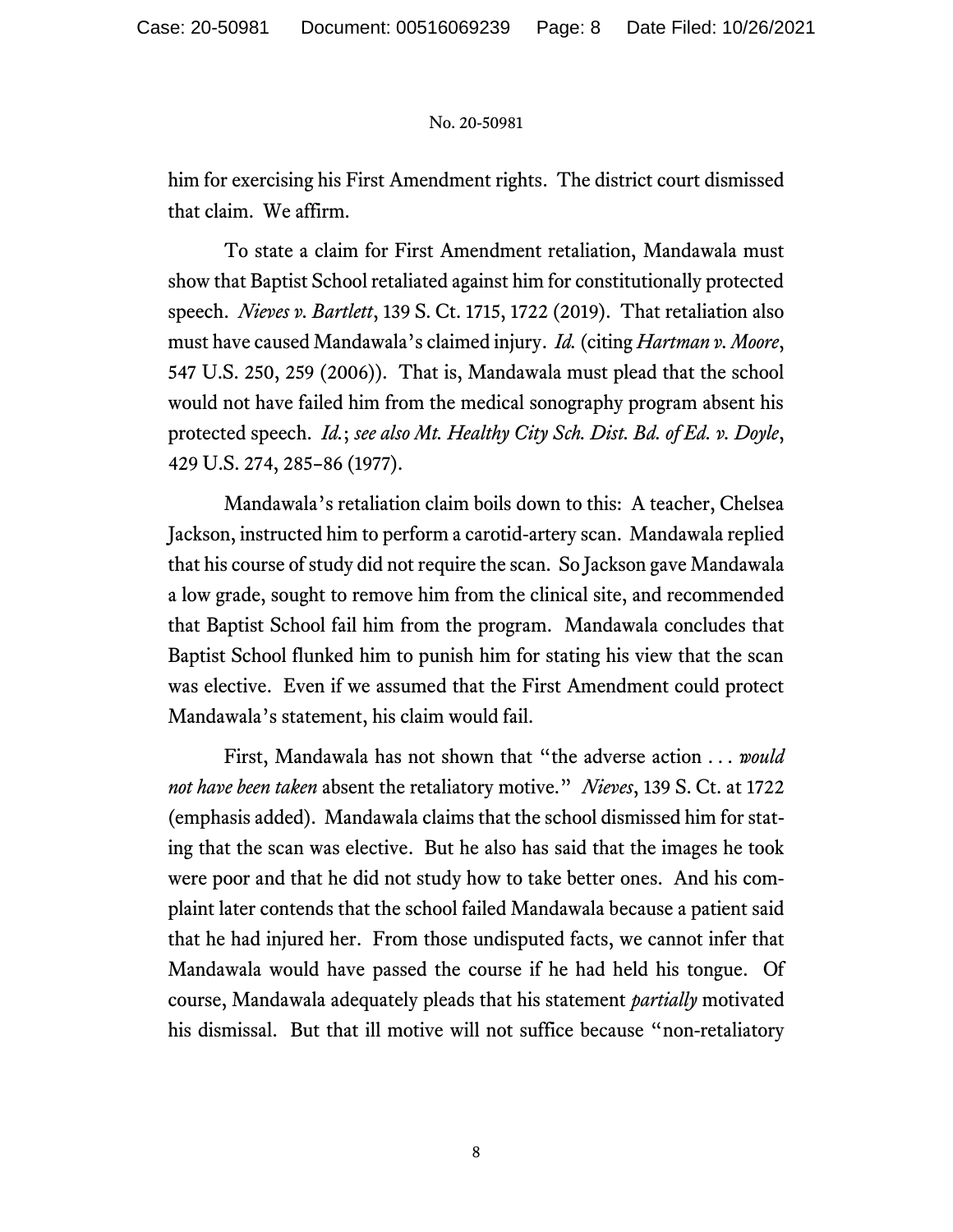grounds" justified the penalties of which he complains. *See id.* (quoting *Hartman v. Moore*, 547 U.S. 250, 256 (2006)).

Second, Mandawala must show that the *school* had retaliatory intent. *See id.* (requiring a connection between "a *defendant*'s animus" and the plaintiff's injury (emphasis added)). He has not shown that. He has said only that Jackson gave him a low grade and urged the school to fail him. Nowhere does he say that the school failed him because he said that the carotid scans were elective. The school did support its decision to fail Mandawala with emails from Forminos and Jackson. But Mandawala never alleges that those emails offered his statement as the reason he failed. He otherwise offers no evidence that Baptist School flunked him to punish him for stating that he did not have to perform carotid scans. He thus has not met his burden to plead the school's retaliatory intent.

Finally, much as Mandawala tries to frame his statement to Jackson as an "expression of feeling" that enjoys First Amendment protection, his real complaint seems to be that he lost "the right to choose the topic" he wanted to study. Mandawala faults the district court for not seeing a "constitutional" issue in Mandawala's failure to "follow Mrs. Jackson's direction." He protests that Baptist School violated his "constitutional right to choose" his course of study. But the First Amendment confers no such right. We may not treat Mandawala's failure to complete his studies as expressive conduct meriting constitutional protection. 4

Because Mandawala failed to state a claim for First Amendment retaliation, dismissal with prejudice was proper.

<sup>4</sup> *See Voting for Am., Inc. v. Steen*, 732 F.3d 382, 389 (5th Cir. 2013) ("[N]onexpressive conduct does not acquire First Amendment protection whenever it is combined with another activity that involves protected speech.").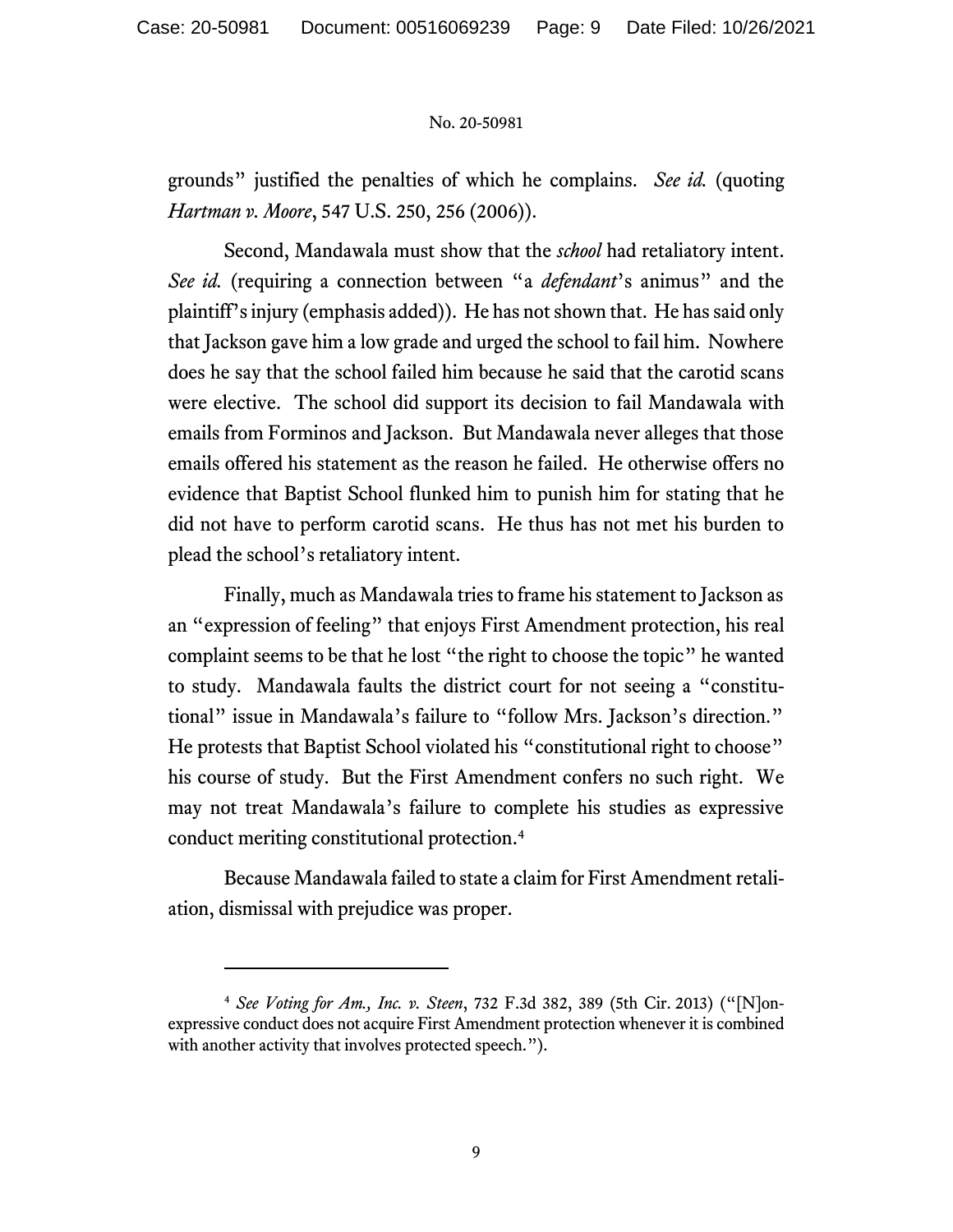## C.

Mandawala says that Baptist School violated the Fourteenth Amendment by depriving him of procedural due process. The district court dismissed that claim because Mandawala's complaint showed that he received notice and an opportunity to be heard when the school told him that he had failed the course.

We agree with the district court that the school supplied adequate process. Dismissals for academic cause entitle a student only to an "informal give-and-take" with an administrator. *Bd. of Curators of Univ. of Mo. v. Horowitz*, 435 U.S. 78, 86 (1978)(quoting *Goss v. Lopez*, 419 U.S. 565, 584 (1975)). That is what Mandawala got. As the district court stated, school administrators "met with Mandawala, informed him he failed the course, explained to him why he failed the course, and told him that he would have to retake the course in order for it to count toward his graduation requirements." Such process far exceeds what the Constitution requires. 5

There is another ground for dismissal: The Fourteenth Amendment applies only to state actors. *See Brentwood Acad. v. Tenn. Secondary Sch. Ath. Ass'n*, 531 U.S. 288, 295–98 (2001). Baptist School is a private educational institution. Though it receives public funds, that alone cannot transform it into a state actor. *See, e.g.*, *Rendell-Baker v. Kohn*, 457 U.S. 830, 839–43 (1982). 6 Mandawala presents no other evidence that would support imputing the school's conduct to the government. *Cf. Brentwood Acad.*, 531 U.S. at

<sup>5</sup> *See, e.g.*, *Davis v. Mann*, 882 F.2d 967, 975 (5th Cir. 1989); *see also Ekmark v. Matthews*, 524 F. App'x 62, 64 (5th Cir. 2013) (per curiam) (holding that mere notice preceding a dental student's academic dismissal satisfied the Fourteenth Amendment).

<sup>6</sup> *See also Aldridge v. Tougaloo Coll.*, 847 F. Supp. 480, 488 (S.D. Miss. 1994) (holding that federal financial assistance "is entirely not determinative in considering whether there is state action").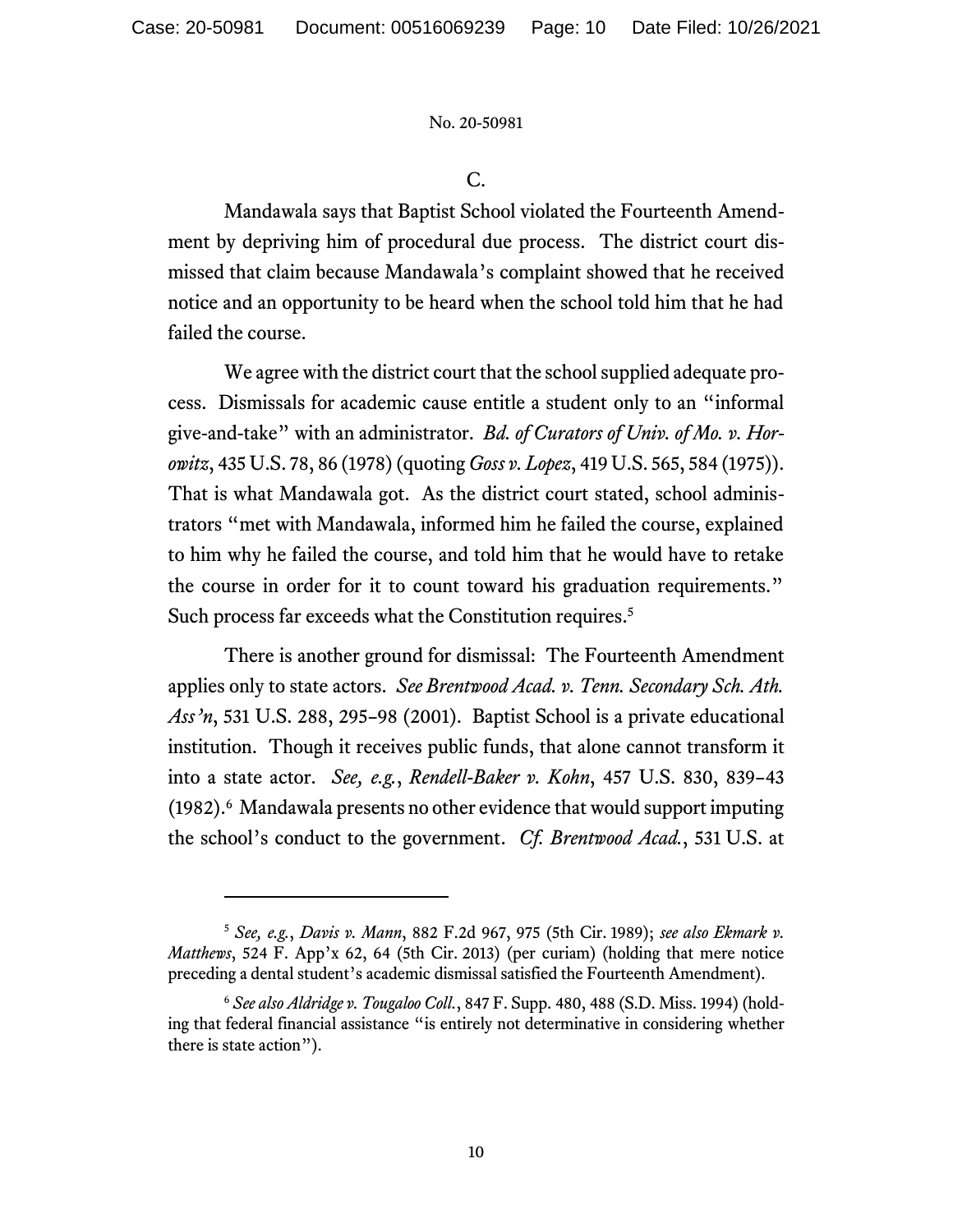295–96. So the Fourteenth Amendment does not apply, and no process was due.

## D.

The district court dismissed Mandawala's defamation claim. We concur.

In Texas, a defendant is liable for defamation if he negligently publishes a false statement that defames the plaintiff and causes damage. *D Magazine Partners, L.P. v. Rosenthal*, 529 S.W.3d 429, 434 (Tex. 2017). To plead defamation in federal court, a plaintiff generally must specify when and where the statement was published. Otherwise, the claim may be too vague to give adequate notice to the defendant of the claim he must contest.<sup>7</sup>

According to Mandawala, Baptist School's employees defamed him by criticizing him internally. Mandawala highlights three communications: An email from Forminos to Moorman, the clinical coordinator, described Mandawala as a student whom "apparently no one wants." Another message from Forminos relayed that a patient had accused Mandawala of hurting and disrespecting her. Finally, Moorman told faculty that Mandawala was moved from one clinical site "due to his behavior and lack of professionalism." Mandawala says all those statements were false. That may be. But as the district court observed, Mandawala never says that the school's employees shared their criticisms with third parties. Publication is required for the tort of defamation to lie. So his claim must fail.

<sup>7</sup> *Cf. Jackson v. Dallas Indep. Sch. Dist.*, No. 98-CV-1079, 1998 U.S. Dist. LEXIS 10328, at \*13 (N.D Tex. Jul. 2, 1998) ("Defamation claims must specifically state the time and place of the publication."), *aff'd without opinion*, 232 F.3d 210 (5th Cir. 2000); *Cantu v. Guerra*, No. 20-CV-0746, 2021 U.S. Dist. LEXIS 119681, at \*40–42 (W.D. Tex. June 28, 2021).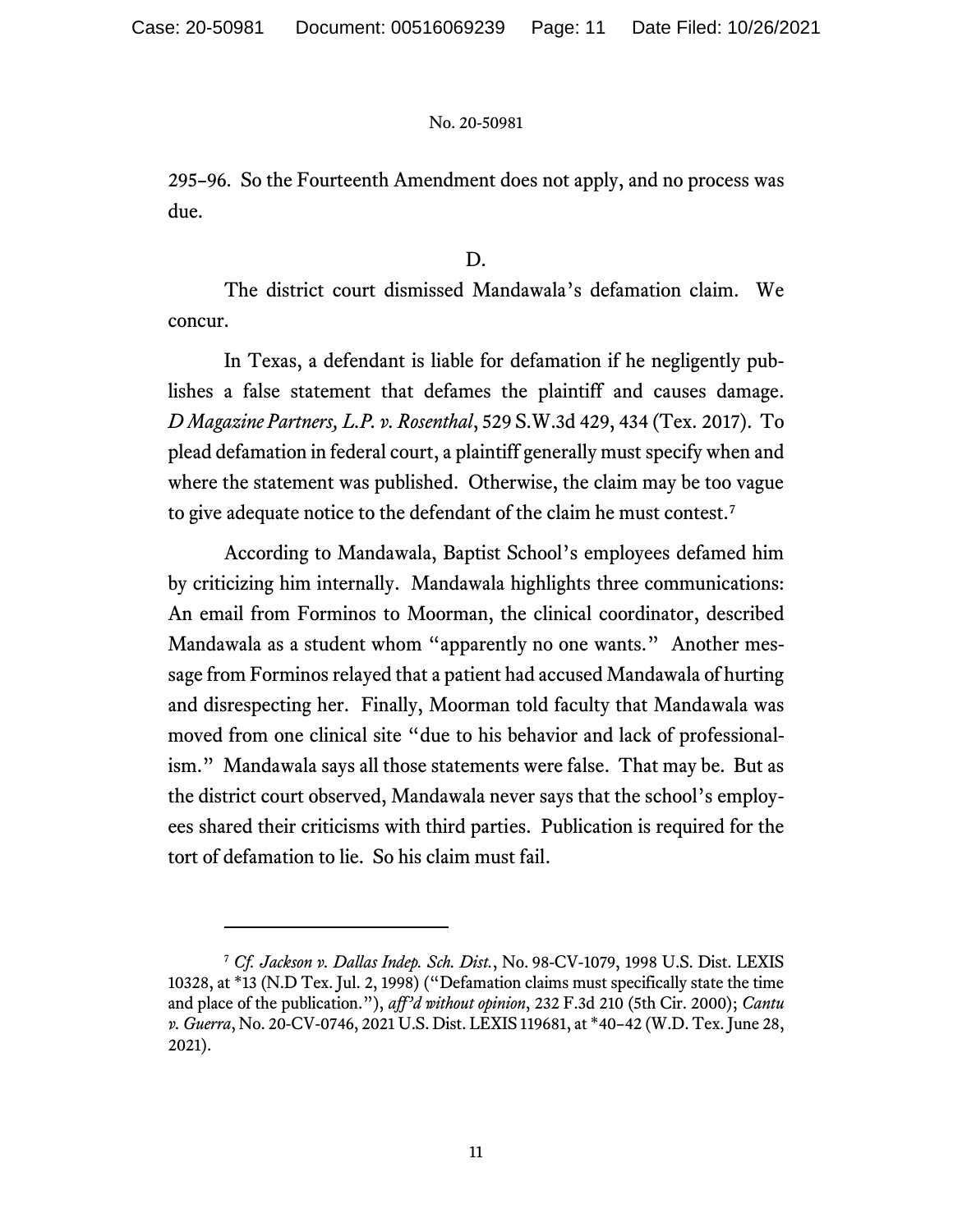Mandawala ignores that problem. Instead, he posits that Forminos committed defamation *per se*when she relayed the patient complaint. Defamation *per se*, he says, requires almost no proof at all—not of damages, time or place, or even publication. That is inaccurate. 8 But we will not belabor the demerits of that theory. Because Mandawala never raised that contention in the district court, he has forfeited it on appeal. *See Rollins v. Home Depot USA*, 8 F.4th 393, 397 (5th Cir. 2021) (citing *United States v. Zuniga*, 860 F.3d 276, 284 n.9 (5th Cir. 2017)).

## E.

Mandawala claims IIED. The district court correctly dismissed that claim. A plaintiff may recover for IIED only when the defendant intentionally or recklessly engaged in "extreme and outrageous" conduct that causes severe emotional distress.<sup>9</sup> The tort exists to capture acts that are obviously tortious but are so unusual that they evade condemnation on other tort theories. *See Standard Fruit & Vegetable Co. v. Johnson*, 985 S.W.2d 62, 68 (Tex. 1998). Mandawala alleges no such conduct. His IIED claim duplicates

Plus, the other statements that Mandawala highlights likely do not qualify as defamation *per se. See* 50 TEX. JUR. 3D LIBEL & SLANDER § 23. As to those statements, Mandawala must prove his damages. Yet he has offered nothing more than conclusory allegations of reputational harm. Those will not do.

<sup>8</sup> Look no further than *Bentley v. Bunton*, 94 S.W.3d 561 (Tex. 2002), which Mandawala cites for support. Though finding defamation *per se*, the *Bentley* majority spent dozens of pages studying the tort's other elements. *Id.* at 577–607.

Defamation *per se* differs from ordinary defamation only as to *damages*. The law regards statements that are defamatory *per se*, such as accusing a judge of corruption or calling someone a thief, as so egregious that the "jury may presume general damages." John J. Dvorske & Lucas Martin, 50 Tex. Jur. 3d Libel & Slander § 3. But a plaintiff still must prove the other elements of the tort. Even if Forminos's statement was defamatory *per se*, Mandawala should lose, because he has not pleaded publication.

<sup>9</sup> *MVS Int'l Corp. v. Int'l Advert. Sols., LLC*, 545 S.W.3d 180, 203 (Tex. App.—El Paso 2017, no pet.) (citing *Tiller v. McLure*, 121 S.W.3d 709, 713 (Tex. 2003) (per curiam)).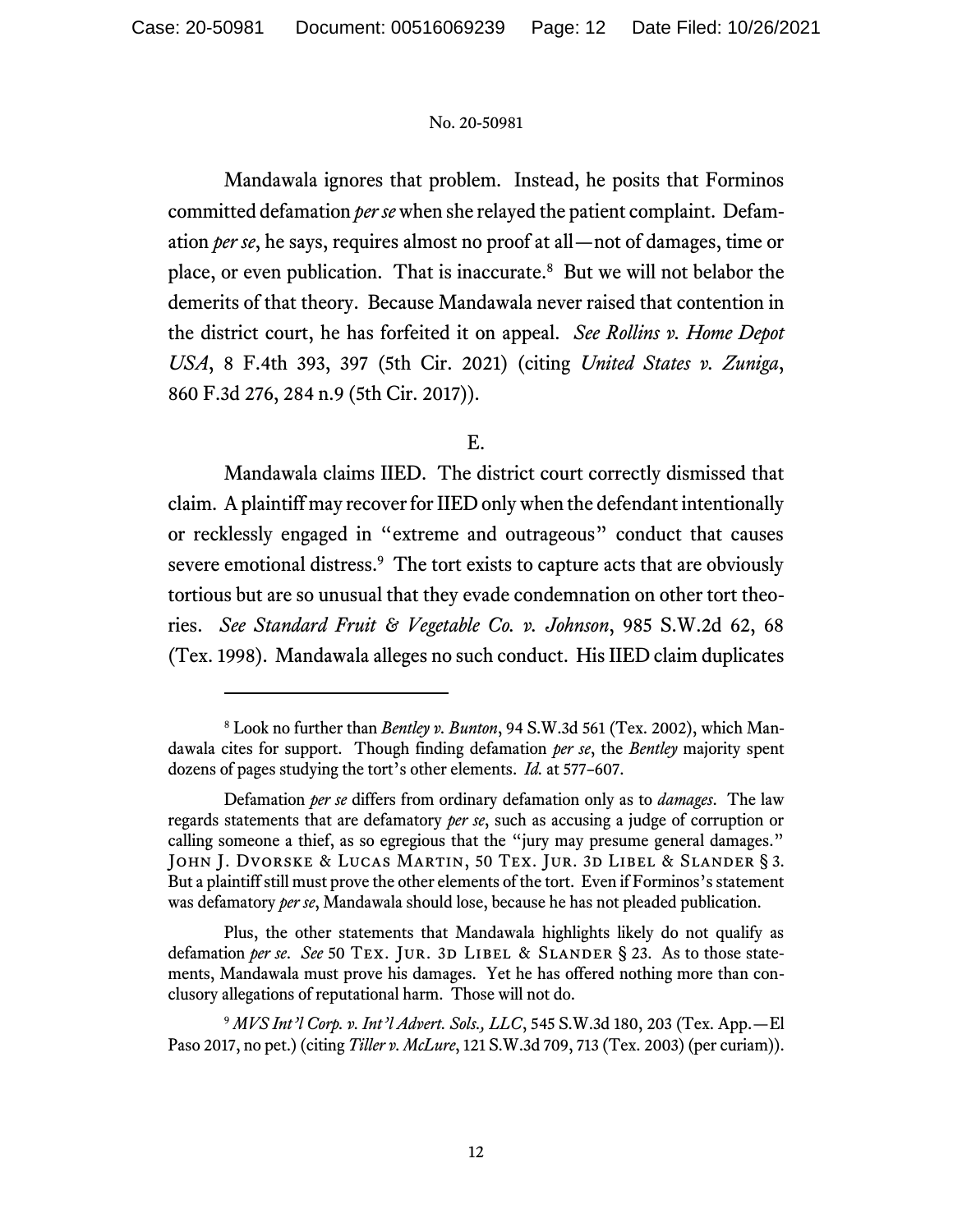his others. His interminable briefing suggests that if he had any viable claim, other tort theories would supply a remedy.

## III.

Mandawala accused Baptist School's lawyers, Holbrook and Elgie, of conspiring with the state judge to deprive him of his constitutional rights. The district court dismissed those claims and both defendants. On appeal, Mandawala asks us to revive his claims. We decline.

Let's reprise the plaintiff's wafer-thin allegations. Start with the claims against Holbrook. Before the state court hearing, Holbrook left the courtroom with a stack of documents bearing a colorful post-it note. Minutes later, the judge entered the courtroom with a document that also bore a colorful post-it note. Mandawala asks us to conclude from this that Holbrook conspired with the state judge to deny him his civil rights and his right to a fair trial. Mandawala accuses Elgie, the school's other lawyer, of the same conspiracy, even though Mandawala's second complaint admits that Elgie wasn't even present. Without a shred of evidence, he also claims that Elgie and Holbrook tardily filed and served documents with intent to prejudice his rights. Finally, Mandawala says that the attorneys violated various statecourt filing rules—again with intent to prejudice his rights.

Mandawala seeks relief under 42 U.S.C. §§ 1983, 1985, and 1986. But none entitles him to relief. Section 1983 applies only to actions taken "under color of" state law, custom, or usage, which actions deprive the plaintiff of a federal right. 42 U.S.C. § 1983; *see also West v. Atkins*, 487 U.S. 42, 48 (1988). But Elgie and Holbrook are private attorneys. And private attorneys are not state actors, as we have repeatedly and emphatically held. *See, e.g.*, *Gipson v. Rosenberg*, 797 F.2d 224, 225 (5th Cir. 1986) (per curiam). Nor does Mandawala plausibly allege that the attorneys deprived him of his due process rights. Mandawala "was present at the state court hearing and . . . was allowed to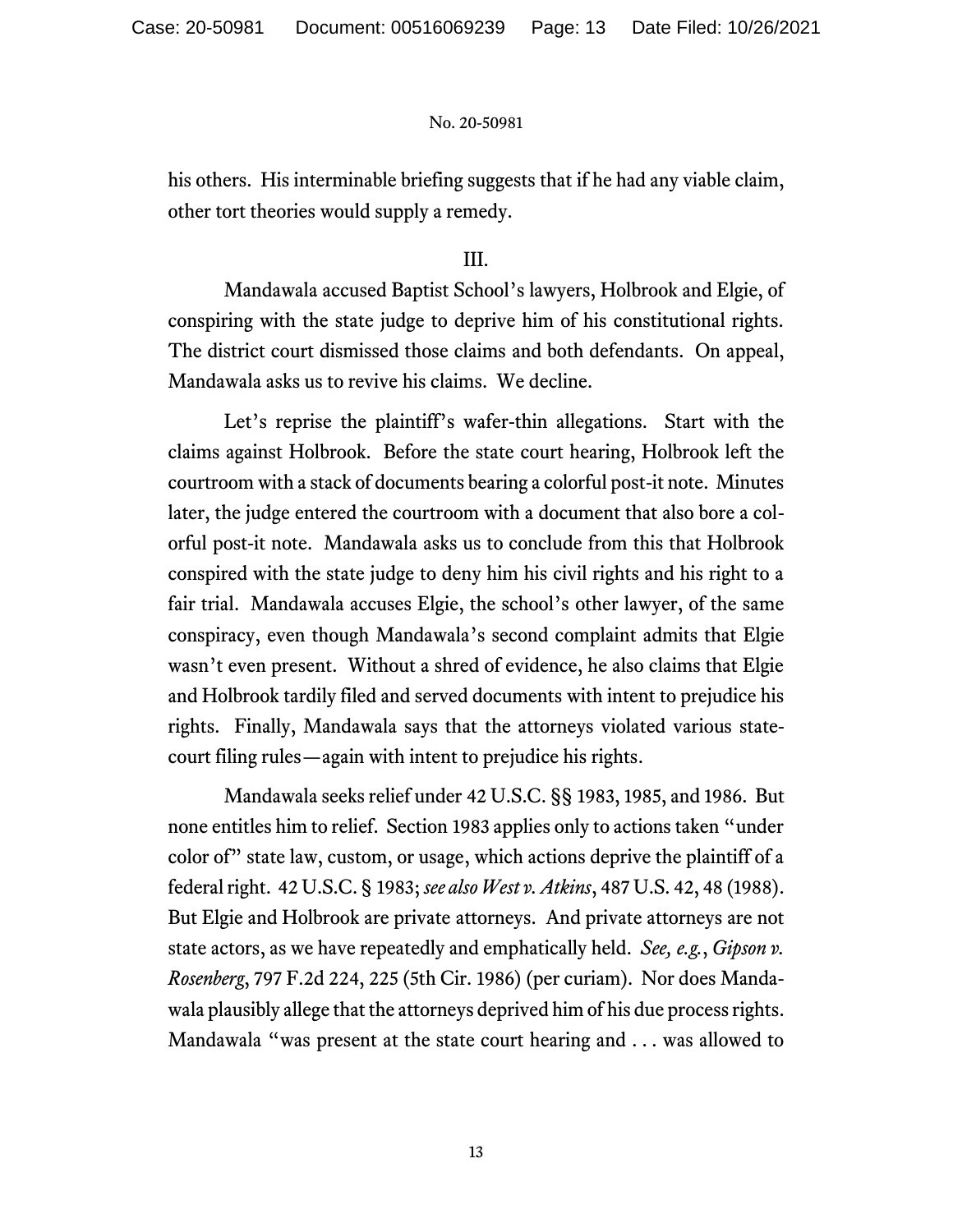argue" the pending motions. The state judge ruled only after reviewing the pleadings and hearing the arguments. After dismissing Mandawala's complaint, the judge reminded him that he could appeal. In short, no facts show or even suggest that the state court proceedings were unfair.

Mandawala's claims under Sections 1985 and 1986 are even more bizarre. For instance, both sections require that "some racial, or perhaps otherwise class-based, invidiously discriminatory animus" undergirds the conspirators' action.<sup>10</sup> Mandawala never alleges that Holbrook or Elgie harbored any animus at all, racial or otherwise. Instead, he suggests that we should impute racial animus to the attorneys just because Mandawala had accused Baptist School of racial discrimination. That argument, if one could call it that, is jaw-dropping. It has no support in the caselaw.

We will not prolong our review here. The district court carefully examined Mandawala's civil rights claims and correctly decided that they merited dismissal with prejudice. Because no claim against the school's attorneys survived, the district court properly dismissed those defendants from the suit.

# IV.

All the claims that we have addressed were dismissed with prejudice. Such dismissals have preclusive effect, which means that Mandawala cannot bring them again.<sup>11</sup> Desiring a fifth bite at the apple, Mandawala protests that dismissal with prejudice is "extreme and rare" and requires a showing of

<sup>10</sup> *Griffin v. Breckenridge*, 403 U.S. 88, 102 (1971) (for § 1985's requirements); *see also Newberry v. E. Tex. State Univ.*, 161 F.3d 276, 281 n.3 (5th Cir. 1998) (noting that § 1986 claims cannot survive absent proof of all elements of a § 1985 claim).

<sup>11</sup> *See Guajardo v. JP Morgan Chase Bank, N.A.*, 605 F. App'x 240, 244 (5th Cir. 2015) (per curiam) (citing *Williams v. Dallas Cnty. Comm'rs*, 689 F.2d 1212, 1215 (5th Cir. 1982)).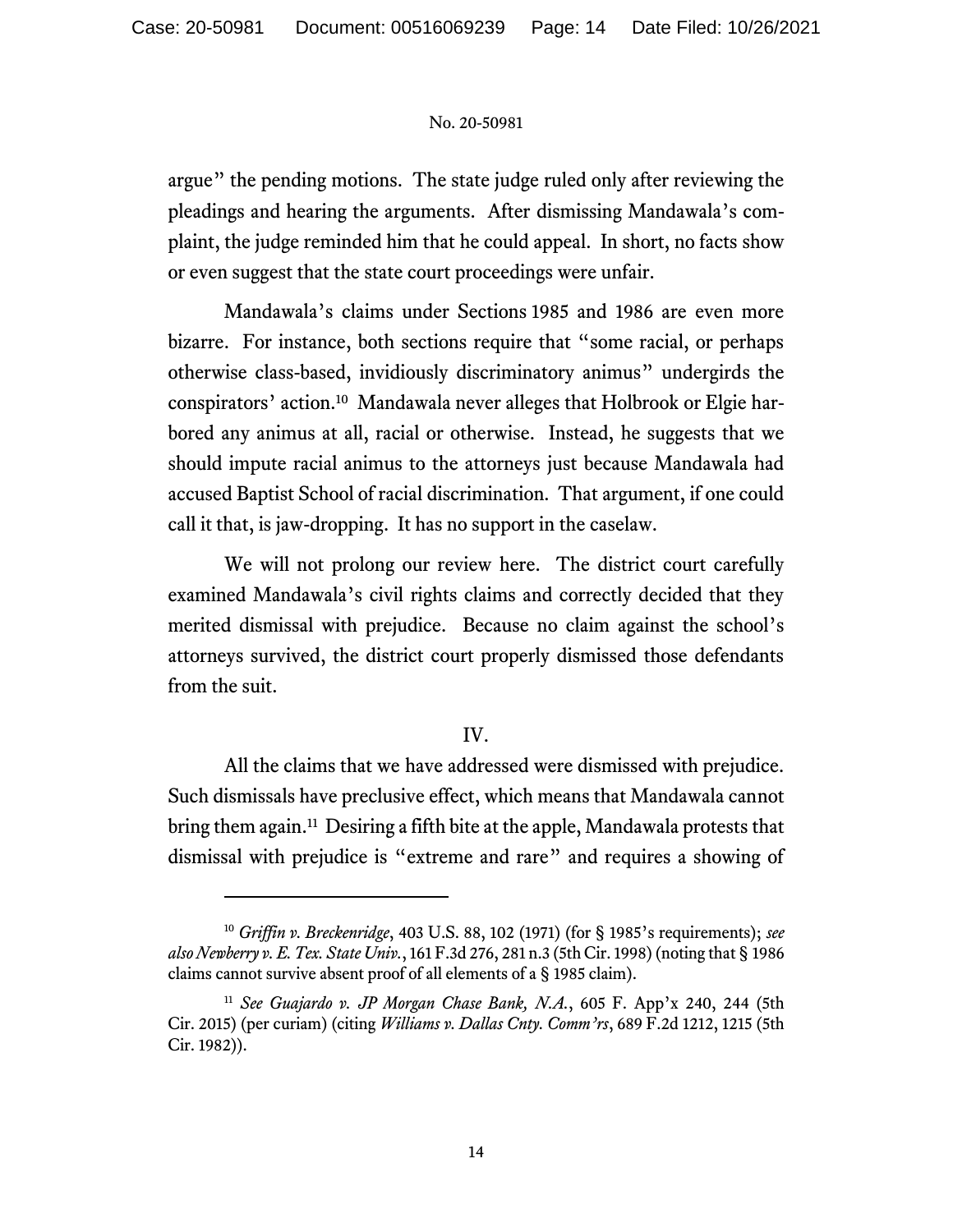"contumacious conduct or apparent deliberate delays."

Mandawala gets the law backwards. In fact, we presume that a dismissal is *with* prejudice "unless the order explicitly states otherwise." *Fernandez-Montes v. Allied Pilots Ass'n*, 987 F.2d 278, 284 n.8 (5th Cir. 1993). Courts should allow a plaintiff to amend his complaint "when justice so requires." FED. R. CIV. P.  $15(a)(2)$ . But once the plaintiff has had a "fair opportunity to make his case," additional pleadings are futile and wasteful. *Schiller v. Physicians Res. Grp. Inc.*, 342 F.3d 563, 566 (5th Cir. 2003) (quoting *Jacquez v. Procunier*, 801 F.2d 789, 792–93 (5th Cir. 1986)).

Mandawala has filed four complaints in federal court. He filed the last only after the district court had explained why his previous ones fell short. After so many chances, the district court acted reasonably in refusing another. The court certainly did not abuse its discretion. *Cf. id.* Dismissal with prejudice was proper.

## V.

Mandawala's final complaint named Tenet, which he says is Baptist School's corporate parent, as a defendant, but Mandawala never served Tenet. When the district court asked that Mandawala show cause why Tenet should not be dismissed, Mandawala submitted no evidence of service. Instead, he claimed that service on Baptist School sufficed as service on Tenet and that Tenet, despite never entering an appearance, had waived any objection to personal jurisdiction. That did not satisfy the district judge, who then dismissed Tenet from the suit. Mandawala asks us to drag Tenet back in. We decline. Tenet never was properly served, so dismissal was required.

Serving Baptist School did not serve Tenet. The federal rules authorize two relevant methods of service on a corporation like Tenet: *First*, the plaintiff may serve the corporation per the law of the state where he files the suit. FED. R. CIV. P.  $4(h)(1)(A)$ . In Texas, one may serve a firm by serving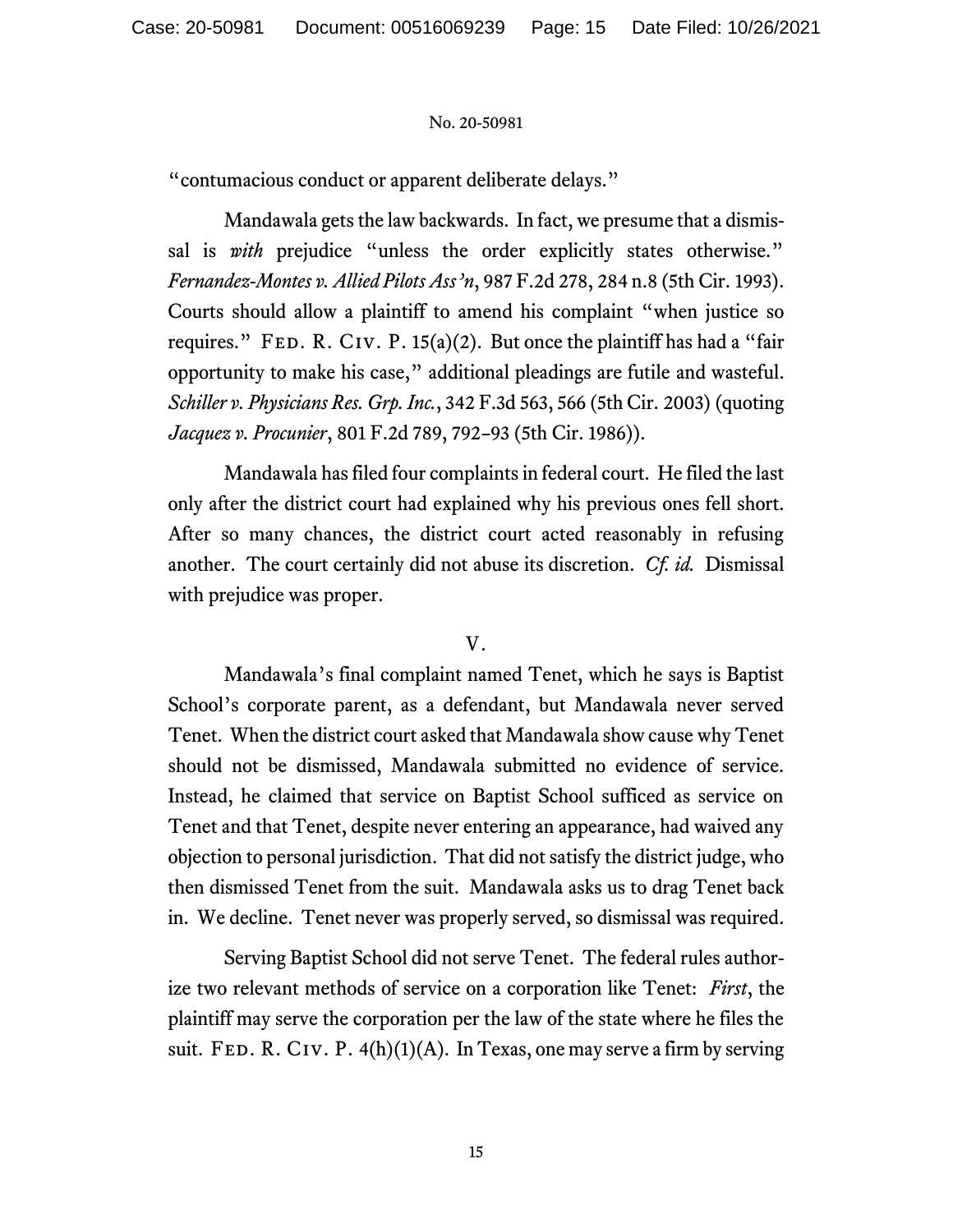its president, vice president, or registered agent. TEX. BUS. ORGS. CODE §§ 5.201(b) & 5.255. *Second*, the plaintiff may deliver the summons and complaint "to an officer, a managing or general agent, or any other agent authorized by appointment or by law to receive service of process." FED. R. CIV. P. 4(h)(1)(B). Nothing in the record suggests that Baptist School qualifies under either method of service. Serving the school could not serve Tenet.

Rather than read the service rules, Mandawala skips ahead to Rule 12 and avers that Tenet waived any objection to personal jurisdiction. That is inaccurate. Tenet never appeared in this case. Only Baptist School objected to Tenet's non-service. Nonetheless, Mandawala falsely states that Tenet *did* appear; he questions the district court's impartiality for concluding otherwise. We affirm Tenet's dismissal from the case. Because Tenet was not served and never appeared, that dismissal is without prejudice.<sup>12</sup>

## VI.

Mandawala renews his baseless attacks on the district judge, saying that we must reassign the case because the judge is biased. We warned Mandawala that his claims of bias were "unsupported," "speculative," "spurious," and "plainly insufficient." But Mandawala serves them up again anyway, distorting and misstating the record along the way. Gruel is gruel, no matter the bowl. So we will not disqualify the district judge.

At bottom, Mandawala alleges two sources of bias. First, he says that the adverse rulings of the district judge show his bias. Second, Mandawala conjures that the judge's religion and distant ties to interested parties require his disqualification. Each contention is frivolous. And more troublingly, Mandawala misstates, omits, and distorts the record to pretend support for

<sup>&</sup>lt;sup>12</sup> By this we do not mean to suggest that there would be a viable cause of action against Tenet.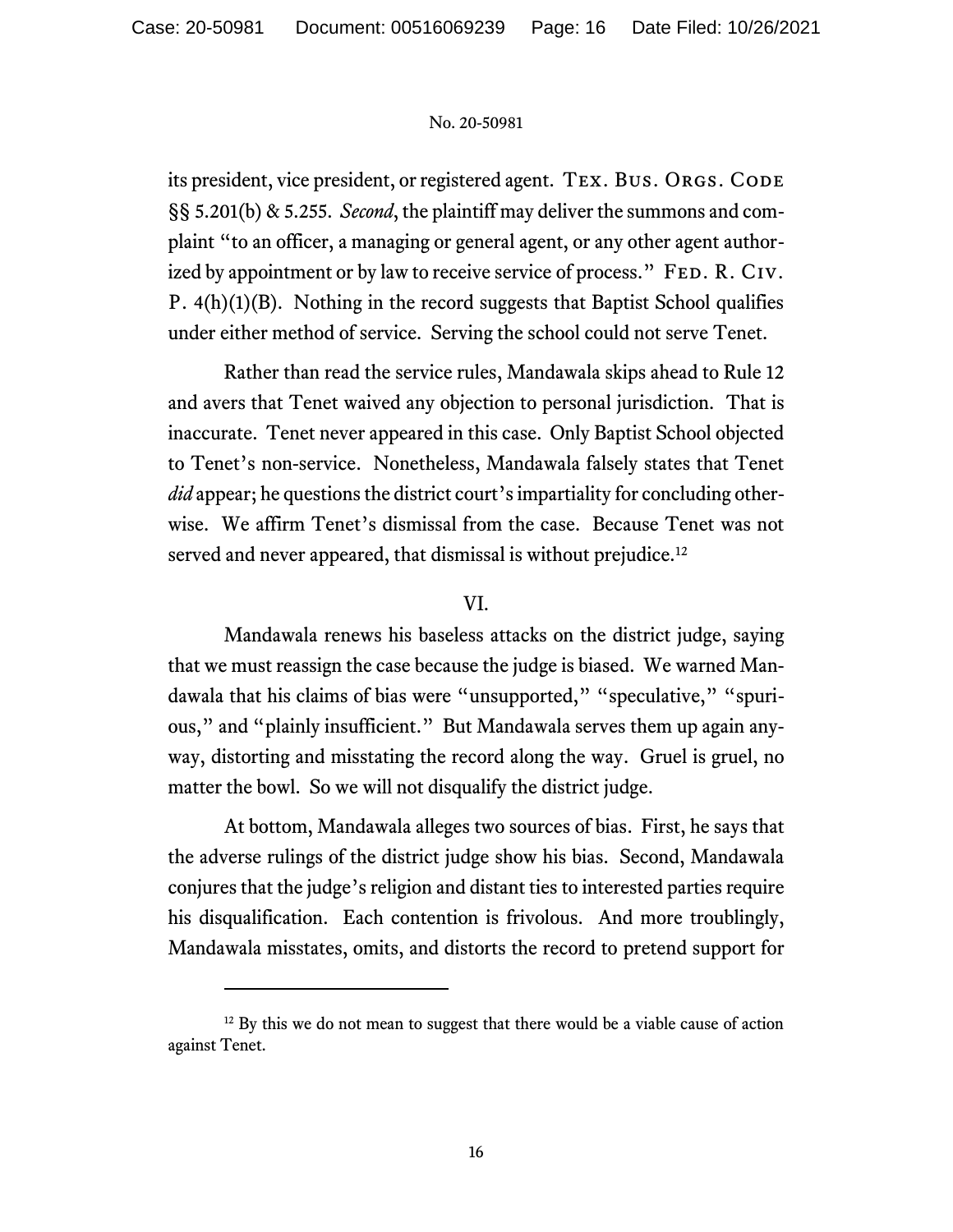his claims.

We turn first to Mandawala's assertion that the district judge's adverse rulings evince bias. As we observed in Mandawala's last appeal, adverse rulings, without more, do not warrant disqualification for bias. It is obvious why: If we credited Mandawala's theory, every judge would have to recuse, because any ruling in a dispute between parties would supply *prima facie* evidence of bias against the loser. Also, as in his mandamus petition, Mandawala advances the judge's adverse rulings as the chief ground for disqualification. But even that evidence is thin. Mandawala devotes eight pages of his brief to the judge's supposed bias. At least half those pages rehash the judge's decision to appoint counsel for him in mediation. But the judge vacated that order at Mandawala's request. Therefore, the lynchpin of Mandawala's claim of bias is a moot point that the trial court resolved *in his favor*. Mandawala never tells us that he prevailed, even though the district judge issued the vacatur a month before Mandawala briefed this appeal.

Mandawala's claims about the district judge's religion have the same defects. Mandawala says that the judge holds a leadership position in a Baptist church. Because Baptist School is affiliated with the Baptist faith, Mandawala concludes that we must disqualify the district judge and reassign the case.

That contention fails both legally and factually. Mandawala cites not one precedent that holds or even suggests that a judge must recuse himself or herself whenever a party appearing before that judge shares his or her religious beliefs. In fact, every source that Mandawala does cite is either irrelevant or contradicts his position. 13

<sup>&</sup>lt;sup>13</sup> In *Trujillo v. ABA*, 706 F. App'x 868 (7th Cir. 2017) (cited in Mandawala's brief), Trujillo sued the American Bar Association. When he lost, he claimed that the district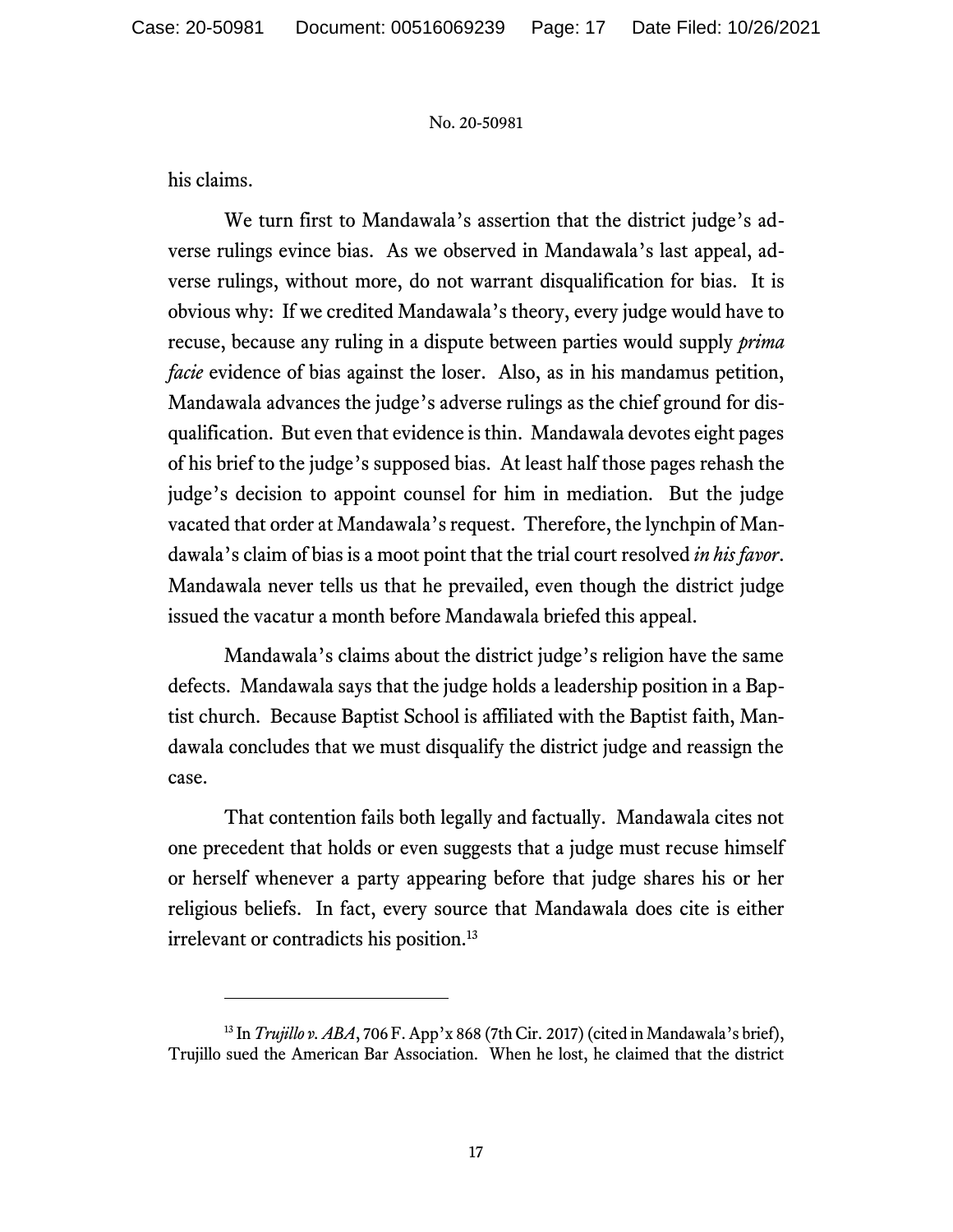As for the facts, Mandawala repeatedly asserts that the district judge holds a leadership position in his local church and that the church "is a party in th[e] litigation." Mandawala offers no evidence for either point. The only evidence contradicts his account. Mandawala never sued the judge's church,

In *Liteky v. United States*, 510 U.S. 540 (1994) (cited in Mandawala's brief), the plaintiffs, like Mandawala, presented several of the district judge's rulings as grounds for his disqualification. Also like Mandawala, the plaintiffs presented no evidence that the judge had "reveal[ed] an opinion," *id.* at 555, derived from "knowledge acquired outside [the] proceedings," *id.* at 556. The members of the Court quibbled over the proper basis for dismissing the appeal. But the Court unanimously agreed that "petitioners did not assert sufficient grounds to disqualify the District Judge." *Id.* at 557 (Kennedy, J., concurring in the judgment).

Finally, in *United States v. Jordan*, 49 F.3d 152, 157–58 (5th Cir. 1995) (cited in Mandawala's brief), the district judge did not recuse herself from a criminal case despite her close, decades-long friendship with a lawyer whom the defendant had slandered and harassed with false criminal allegations. Over a dissent, a panel of this court held that the judge should have recused. Her "long, close, and multi-faceted friendship" with a person with whom the defendant had "an extremely hostile relationship," *id.* at 157, suggested that a "reasonable person would question the impartiality of the district judge," *id.* at 158. The dissent disagreed, reasoning that neither circuit nor Supreme Court precedent required recusal. *Id.* at 160 (E. Garza, J., dissenting).

judge was biased because he was an ABA member. *Id.* at 871. Declaring that argument "meritless," the court held, in three sentences, that recusal was not required. *Id.* The Judicial Conference's Advisory Opinion No. 52 (cited at page 69 of Mandawala's brief) reaches the same conclusion as *Trujillo* and emphasizes that "unwarranted recusal may bring public disfavor to the bench and to the judge." Comm. on Codes of Conduct, Judicial Conference of the United States, Advisory Op. No. 52 (June 2009).

In *Offutt v. United States*, 348 U.S. 11 (1954) (cited in Mandawala's brief), the Supreme Court reviewed a trial judge's decision to hold an attorney in contempt. Throughout the proceedings, the judge, in the jury's presence, screamed at the lawyer, assailed his fitness to practice law, and otherwise revealed extraordinary hostility "with increasing personal overtones." *Id.* at 12. For example, during one heated exchange, the judge told the lawyer that "[i]f you say another word I will have the Marshal stick a gag in your mouth." *Id.* at 16 n.2. From those exchanges, the Supreme Court concluded that the judge's sentence of the attorney might not have been fair. Though not vacating the contempt charge, the Court ordered a different judge to decide an appropriate sentence. *See id.* at 16–18.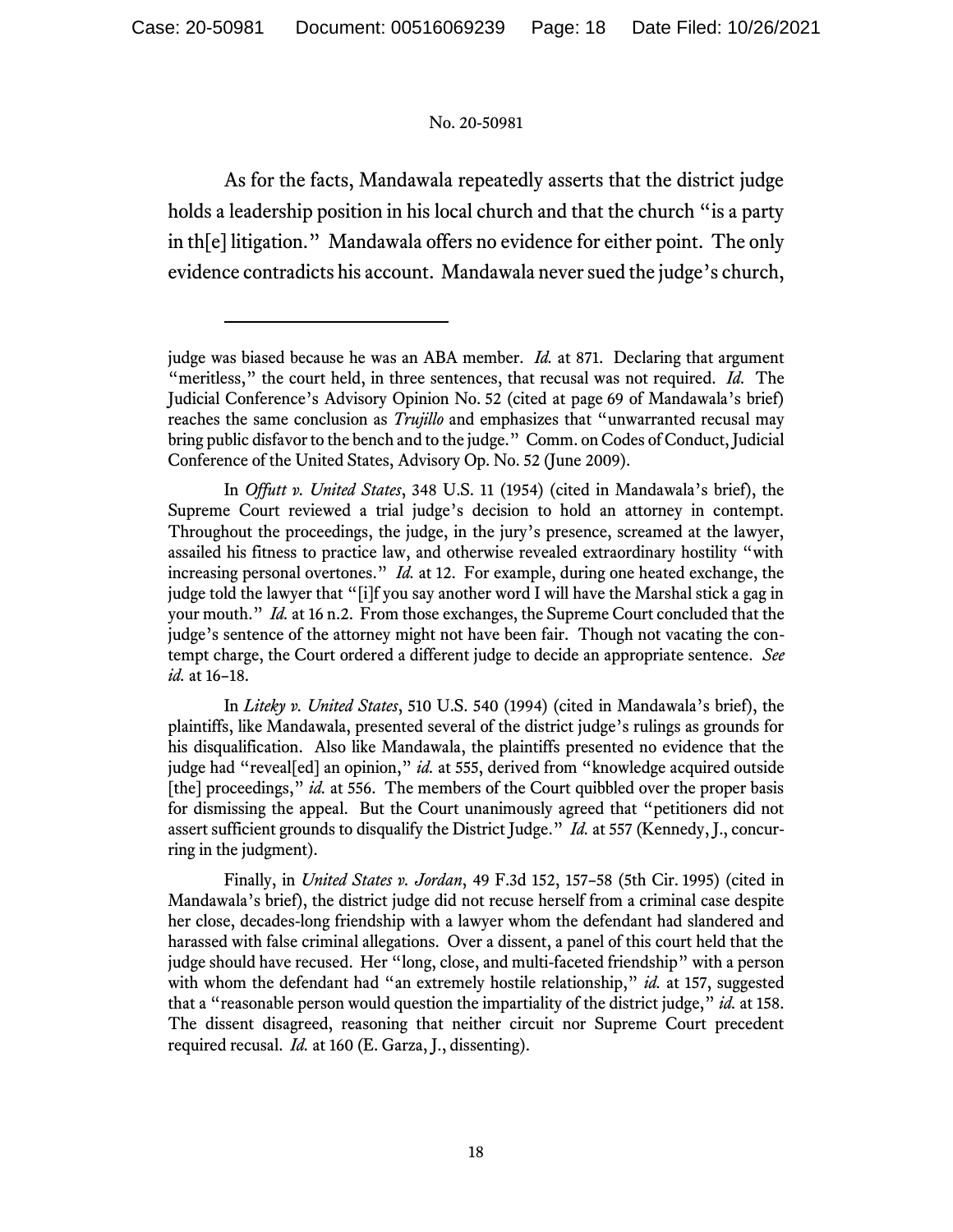nor does that church have any interest in the case.<sup>14</sup> Weeks before Mandawala filed his brief in this court, the district judge stated that he has "never held a leadership position within the church."

All this supplied clear notice that Mandawala's assertions were baseless. Yet Mandawala urges them again on appeal and omits all contrary facts. There is more: After citing as support the order in which the judge denied having any leadership role in the church, Mandawala brazenly states that the district judge "agreed that he is a Baptist church leader." He did not.

Mandawala alleges two other sources of bias. The first is a friendship between Holbrook and partners at a firm that employed the district judge for three years or so before he joined the federal bench. That connection is meaningless.<sup>15</sup> Mandawala identifies no authority requiring a judge to recuse whenever a friend of a former colleague appears before him.<sup>16</sup> Mandawala again omits contrary evidence—this time, the district judge's statement that he has "absolutely no recollection of meeting Mr. Holbrook." The second supposed source of bias is that the district judge and the state judge about

<sup>&</sup>lt;sup>14</sup> Mandawala does not list the district judge's church as an interested party in his brief on appeal. That underscores his position's absurdity. Mandawala tells us to disqualify the judge because of his connection with the Baptist church. But he does not bother to list the church in his brief so that we can decide whether we have connections with the church that would require *our* recusal.

<sup>15</sup> *See, e.g.*, *Henderson v. Dep't of Pub. Safety & Corr.*, 901 F.2d 1288, 1295–96 (5th Cir. 1990). *See also Cheney v. U.S. Dist. Court for Dist. of Columbia*, 541 U.S. 913, 928–29 (2004) (Scalia, J., sitting as a single Justice) (not recusing despite a cordial friendship and a hunting trip with the defendant, because a reasonable person could not doubt the Justice's impartiality).

<sup>&</sup>lt;sup>16</sup> That rule, we suspect, would require recusal in a vast number of cases. After all, only three-and-a-half connections separate the average U.S. Facebook user (a reasonable proxy for the average U.S. person) from all other people in the country. *See* Sergey Edunov et al., *Three and a Half Degrees of Separation*, FACEBOOK RESEARCH (Feb. 4, 2016), https://research.fb.com/blog/2016/02/three-and-a-half-degrees-of-separation.